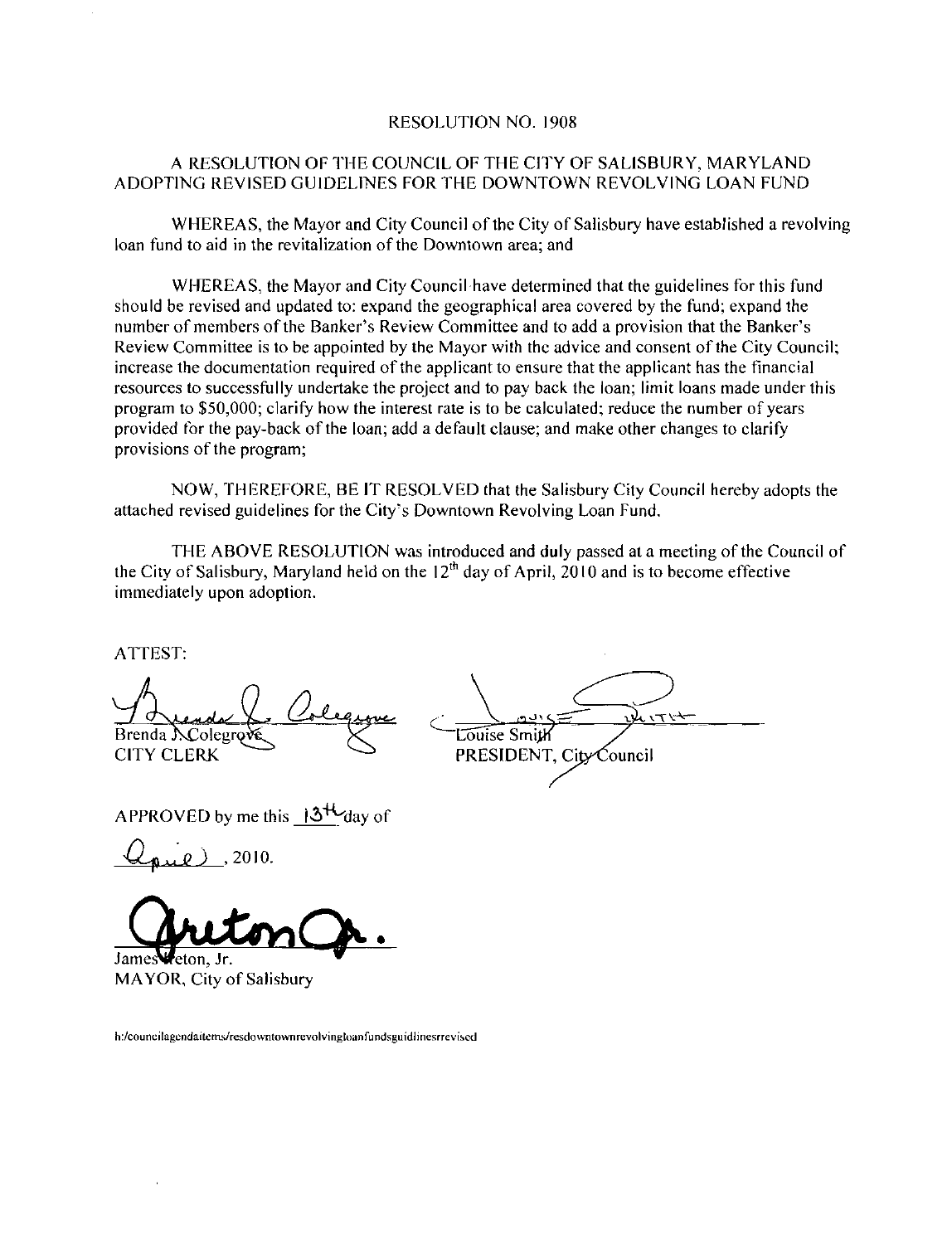#### INTER

# OFFICE MEMO

## Office of the Mayor

| To: City Council<br>From: John R. Pick $\mathbb{Q}^{\circ}$                  |
|------------------------------------------------------------------------------|
| <b>Subject:</b> Amendments $\&i$ the Downtown Revolving Loan Fund Guidelines |
| <b>Date:</b> April 5, 2010                                                   |

Date: April 5, 2010<br>Attached, for your approval, is a Resolution approving a set of amended guidelines for the City's<br>Downtown Revolving Loan Fund. These guidelines have been revised to reflect comments<br>received at the Cou Downtown Revolving Loan Fund. These guidelines have been revised to reflect comments nature and are aimed at providing clarification of the existing procedures. Some of the more significant revisions are: bown Revolving Loan Fund. These guidelines have been revised<br>d at the Council's March 10, 2010 work session. Most of the re<br>and are aimed at providing clarification of the existing procedu<br>ant revisions are:<br>enlarging the

- enlarging the geographical area within which loans can be made to include the area
- defined in the Hyatt Palma study and used by Urban Salisbury;<br>adding a provision that the Banker's Review Committee will be appointed by the Mayor  $\omega_{\rm c}$ with the advice and consent of Council, that the members will have commercial lending experience and expanding the membership to four bankers plus the Assistant City Administrator:
- adding a number of additional documents to the requirements for documentation to be provided by the applicant to help clarify the Financial position of the applicant and to provide additional information about the project
- placing a limit of \$50,000, or one-third of the project cost, whichever is less, on the loan;
- providing additional guidance on how to calculate the interest rate on the loan
- modifying professional assistance as an eligible activity to specify that it is engineering and architectural assistance
- reducing the term of the loan from a maximum of fifteen years to either 3, 5 or 7 years;  $\overline{a}$ and
- adding a default clause

If you have any questions, please let me know.<br>
cc: Mayor Ireton<br>
I ore' Chambers

Lore' Chambers Pam Oland Brenda Colegrove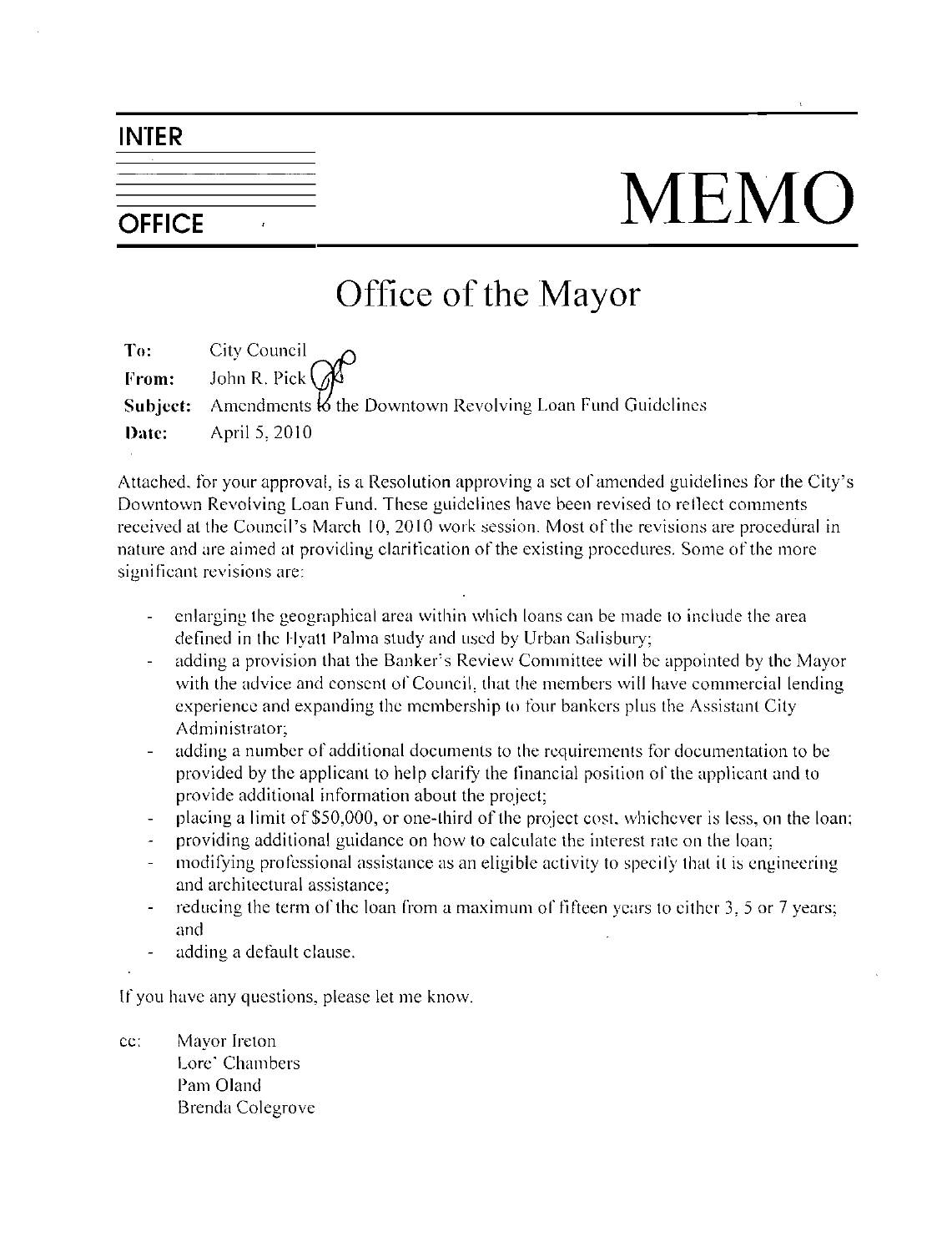

#### City of Salisbury Downtown Revolving Loan Fund Checklist

- connect Tevening 2001 Fanc<br>Checklist<br>City Administrator, City of Salisbury, 125 N. Division Street, Room 304, Salisbury, MD 21801, City of Salisbury, 125 N. Division Street, Room 304, Salisbury, MD 21801,<br>or 410-548-3100. Forms may also be downloaded from the City's website at Application forms may be obtained from the Assistant City Administrator,<br>City of Salisbury, 125 N. Division Street, Room 304, Salisbury, MD 21801,<br>pr 410-548-3100. Forms may also be downloaded from the City's website at<br><u>w</u> www.ci.salisbury.md.us or obtained at the office of Urban Salisbury, 144 E. or 410-548-3100. Forms<br>w<u>ww.ci.salisbury.md.us</u> o<br>Main Street, and on the w<br><mark>www.urbansalisbury.</mark> Street, and on the website of Urban Salisbury at www.urbansalisbury.org.
- **2.** Fill out the application and complete the required attachments as noted on the Application form.
- 3. Applications should be returned to the Assistant City Administrator.
- 4. The Assistant City Administrator refers the application to the Bankers' Review Committee.
- 5. The Bankers' Review Committee meets to review the application for completeness and makes a judgment as to credit worthiness and if the application is incomplete the Bankers' Review Committee will request the additional information and make a recommendation. The Committee also has the right to request any additional information needed.
- 6. Additional information submitted.
- Final Bankers' Review Committee recommendation will be made based on all of the documentation submitted by the applicant. 7.
- 8. The City Council meets to act on the loan application.
- 9. Applicant is notified of decision of the City Council.
- 10. Settlement is held.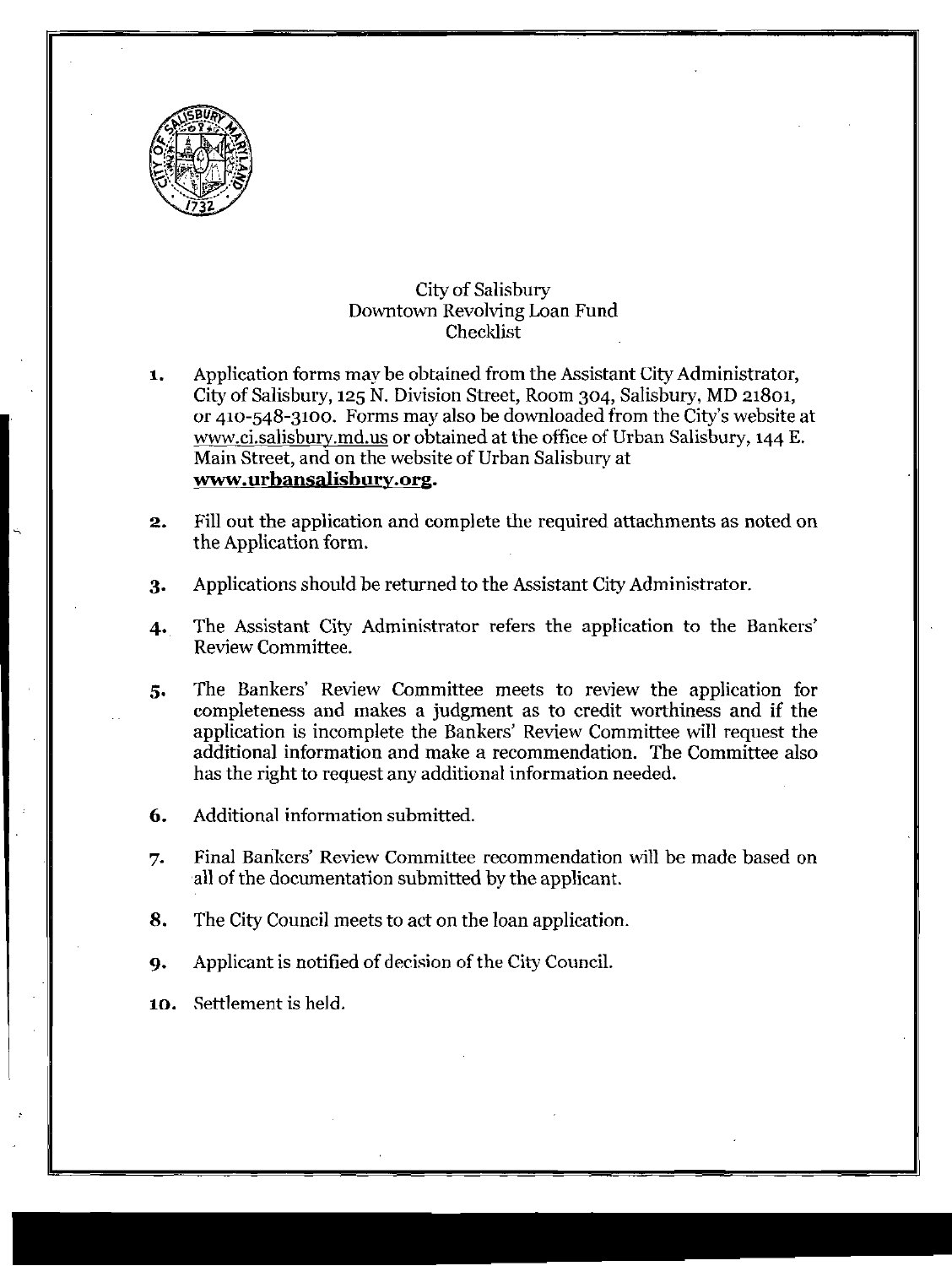#### Resource List

Historic District Commission

Contact Person: Tom Stevenson

Neighborhood Services and Code Compliance 501 E. Church Street Salisbury, Maryland 21801 501 E. Church S<br>Salisbury, Mary<br>(410) 341-9550

Small Business Development Center

Contact Person: John Hickman Salisbury University Power Professional Building Wayne Street Salisbury, Maryland 21804 Wayne Street<br>Salisbury, Mary<br>(410) 548-4419

Chamber of Commerce

Contact Person: SCORE - Chuck Lemak 144 E. Main Street Salisbury, Maryland 21801 144 E. Main Str<br>Salisbury, Mary<br>(410) 749-0185

Maryland Capital Enterprise

Contact Person: Hayley Gallagher 144 E. Main Street Salisbury, Maryland 21801<br>(410) 546-1900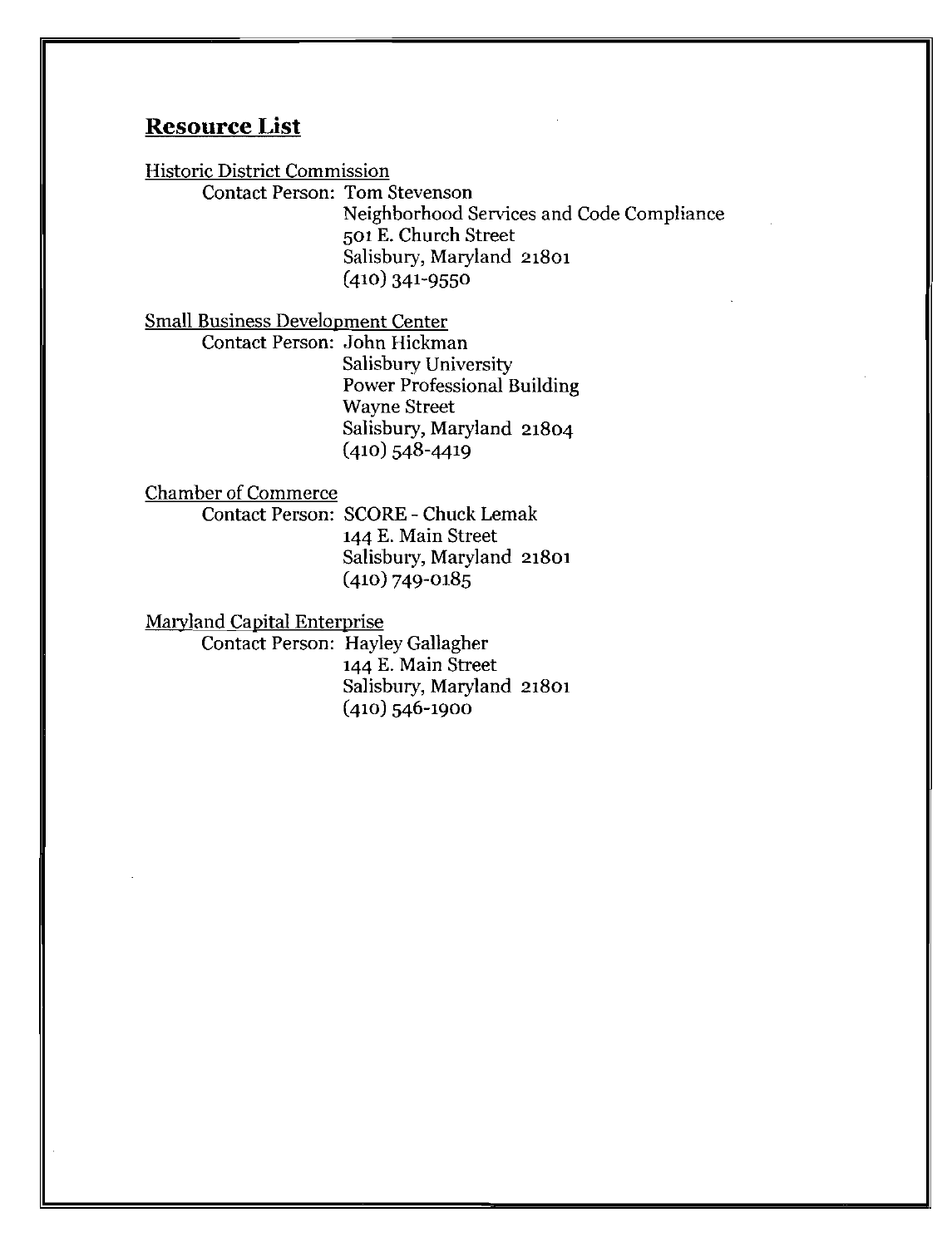

#### CITY OF SALISBURY DOWNTOWN REVOLVING LOAN FUND PROGRAM GUIDELINES

#### PURPOSE

The purpose of the City of Salisbury Revolving Loan Fund is to ultimately aid in the revitalization of the Downtown area by fostering growth of new businesses and assisting expanding businesses. Its objectives are to improve the physical appearance of both the interiors and exteriors of commercial and mixed use buildings, increase the City's tax base, and provide needed goods and services to local residents. The program will also help preserve historically architecturally significant structures and address safety issues by eliminating code deficiencies Areas being served in the Downtown area for purposes of this program will include the area shown on the attached map.

#### ADMINISTRATIVE RESPONSIBILITIES

The City of Salisbury will administer the revolving loan program with loan ADMINISTRATIVE RESPONSIBILITIE<br>The City of Salisbury will administer the revor<br>servicing being provided through M&T Bank

#### PROGRAM MARKETING

servicing being provided through M&T Bank.<br> **PROGRAM MARKETING**<br>
The City of Salisbury will develop a marketing brochure which explains the loan's<br>
purpose and procedure. The brochures will be available in the Mayor's Offi Department of Planning, Zoning, and Community Development, and at the offices of Urban Salisbury, Inc. The information will also be posted on the City's purpose and procedure. The brochures will be available in the Mayor's Office, the Department of Planning, Zoning, and Community Development, and at the offices of Urban Salisbury, Inc. The information will also be posted o **PROGRAM MARKETING**<br>The City of Salisbury will develo<br>purpose and procedure. The br<br>Department of Planning, Zonin<br>offices of Urban Salisbury, Inc.<br>and Urban Salisbury's websites<br>**BANKERS' REVIEW COMM** 

#### BANKERS' REVIEW COMMITTEE

The Bankers' Review Committee will review applications in the order in which they are received. A personal interview may be required at the discretion of the Bankers' Review Committee.

The Review Committee will make a written recommendation regarding: conformity to program guidelines; contribution to Downtown development; the soundness of the loan; the credit worthiness of the applicant according to generally accepted standards in the financial service industry the amount of the loan: and the terms of the loan.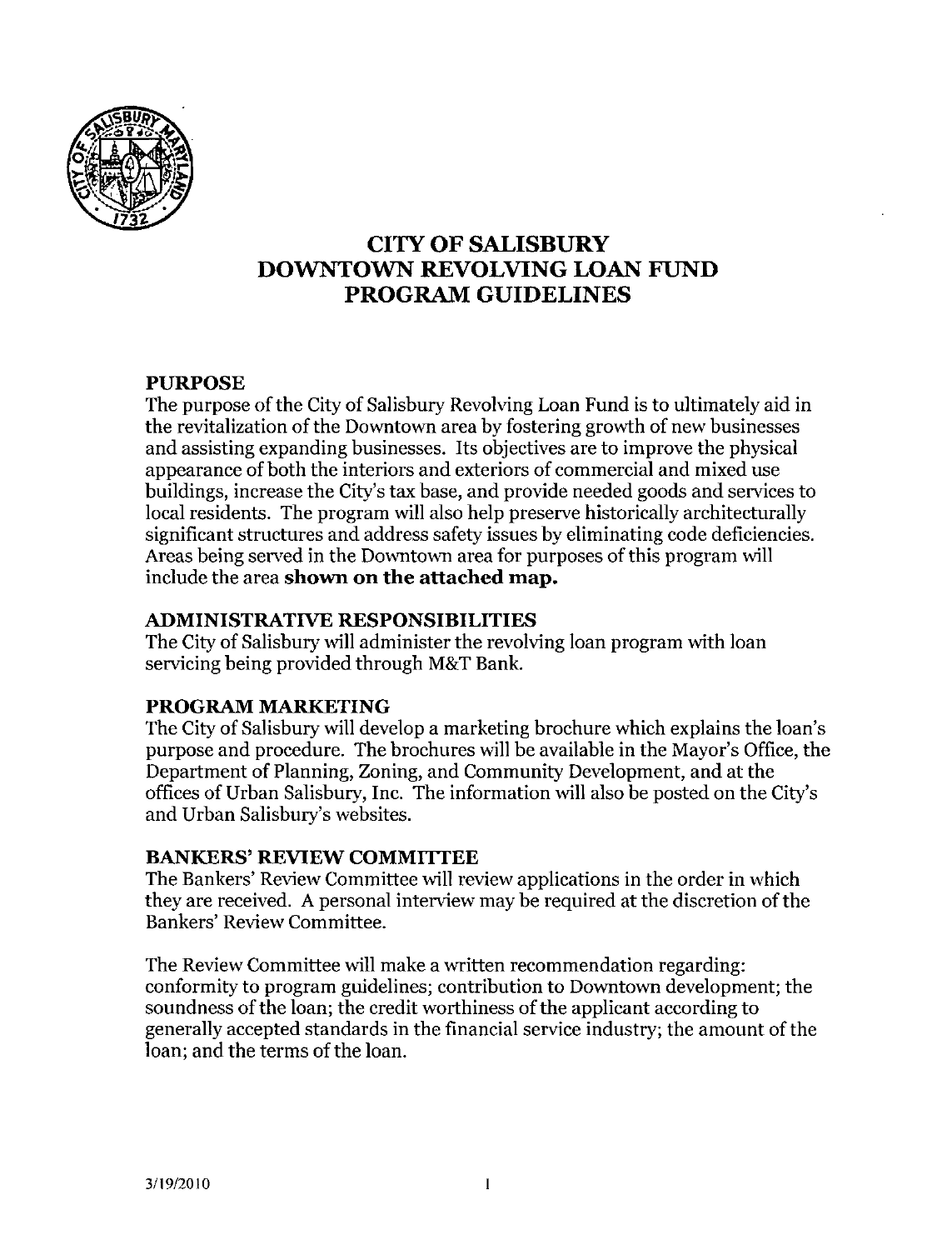All applications will be submitted to the City Council for final approval. A majority vote of the Council members present and voting, provided there is a quorum, will be required in order to approve a particular application.

It is the goal of this program to take action upon each application within 45 days after receipt of all required information. Once the available funds have been loaned, applications will be held on file without evaluation and the applicants will be so notified.

The Bankers' Review Committee will be composed of three four people who are employed by Banks having local offices in the City **and who have commercia** lending experience. The Assistant City Administrator shall also serve employed by Banks having local offices in the City and who have commercial lending experience. The Assistant City Administrator shall also serve on the committee. The Bankers' Review Committee members will be appointed by the Mayor with the advice and consent of the City Council and shall serve four year<br>terms. A quorum must be present in order for the Banker's Review Committee to conduct business.

#### FORMS AND INFORMATION NEEDED

The City will develop a standard form to be completed by all applicants. This form and supporting information will be detailed enough to permit the City to make a sound judgment regarding the feasibility of various loans. This package will be similar to that used by local commercial lending institutions. Forms may will be similat to that used by local commercial lending institutions. Forms may<br>be obtained by mail from the Assistant City Administrator, City of Salisbury, 125<br>N. Division Street, Room 304, Salisbury, MD 21801 or by tel N. Division Street, Room 304, Salisbury, MD 21801 or by telephone at (410) 548-3100. Applications may also be obtained on the City's website at form and supporting information will be detailed enough to permit the City to make a sound judgment regarding the feasibility of various loans. This package will be similar to that used by local commercial lending institut

#### APPLICATION SUBMITTAL

All applications are tobe submitted and will be first reviewed for completeness by the Assistant City Administrator before being reviewed by the Bankers Committee. Applications will not be considered to be complete and ready for action until the complete application form and all required attachments are submitted. Required attachments include: a start-up business plan with three years' pro forma projections; personal and company income tax returns for the past two years; a personal financial statement of all business owners; company financial statement, if applicable; a conceptual design illustration; a project timeline; three written estimates of probable costs; and, evidence that the Historic District Commission has approved the concept plan. Applicants whose applications are denied will be notified in writing.

#### ELIGIBLE APPLICANTS

A loan may be provided to a qualified property owner or, with the written approval of the property owner, a qualified commercial tenant.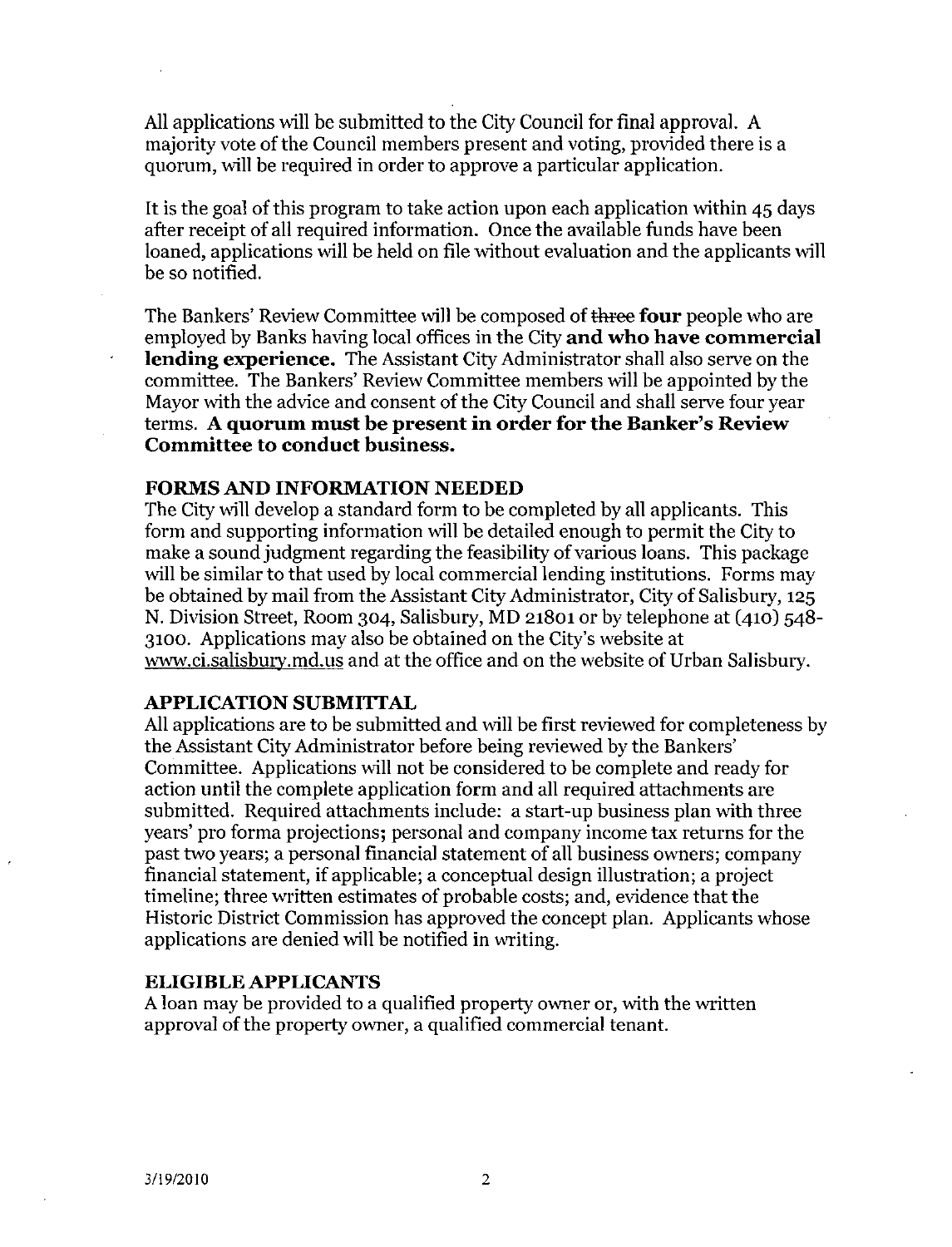#### ELIGIBLE ACTIVITIES

Loan funds may be used for professional **engineering and architectural assistance**, renovation of exteriors and interiors of buildings and the purchase or renovation of equipment or machinery in the target area.

#### INELIGIBLEACTIVITIES

Loan funds may not be used for start up costs, working capital, refinancing fees, access streets and roads, parking areas, utility and service extensions or those activities which would not be permitted by local ordinances or activities inconsistent with the historic district commission guidelines

#### PRIORITY

Priority will be given to those applicants who will provide additional jobs, provide needed goods and services to the community or generate additional tax revenues

#### LOAN SERVICING

Actual loan servicing will be provided through M&T Bank. The City Attorney will conduct the settlement of the mortgage All loan installment payments shall be due on the same day of the month to provide for ease of administration.

#### **FEES & EXPENSES**

The Borrower will pay all direct expenses involving the closing of the loan, such as legal fees, recordation fees, appraisals, etc.

#### TERMS OF LOAN

The City Council reserves the right to evaluate each case on its own merits, and to maintain some flexibility in loan terms. This latitude is given in recognition of the fact that the purpose of the fund is to provide an incentive for businesses to locate or expand in downtown Salisbury

The amount of the loan will be determined on a case by case basis, based on the nature of the project and on the amount of funds available. In all cases, I he amount of the loan will be determined on a case by case basis, based on the nature of the project and on the amount of funds available. In all cases, individual loans will be limited to a maximum of \$50,000, <del>not to e</del> to one third of the cost of the project, whichever is less.

Interest rates will be set, as of the day of the loan approval, on the less than 10 year long term composite rate published daily by the U.S. Treasury plus 1% and will be fixed for the term of the loan.

The term of the loan will be 3, 5 or 7 years based on standard lending procedures and will be subject to the recommendations of the Bankers' Review Committee. Factors to be considered are the purpose of the loan, and the security provided by the loan. The City Banker's Committee will take into consideration that a will be fixed for the term of the loan.<br>The term of the loan will be  $3, 5$  or 7 years based on standard lending procedured and will be subject to the recommendations of the Bankers' Review Committee Factors to be conside greater public purpose will be served by expeditious repayment ofthe loans in order to lend the repaid funds to other qualified applicants.<br>
3/19/2010<br>
3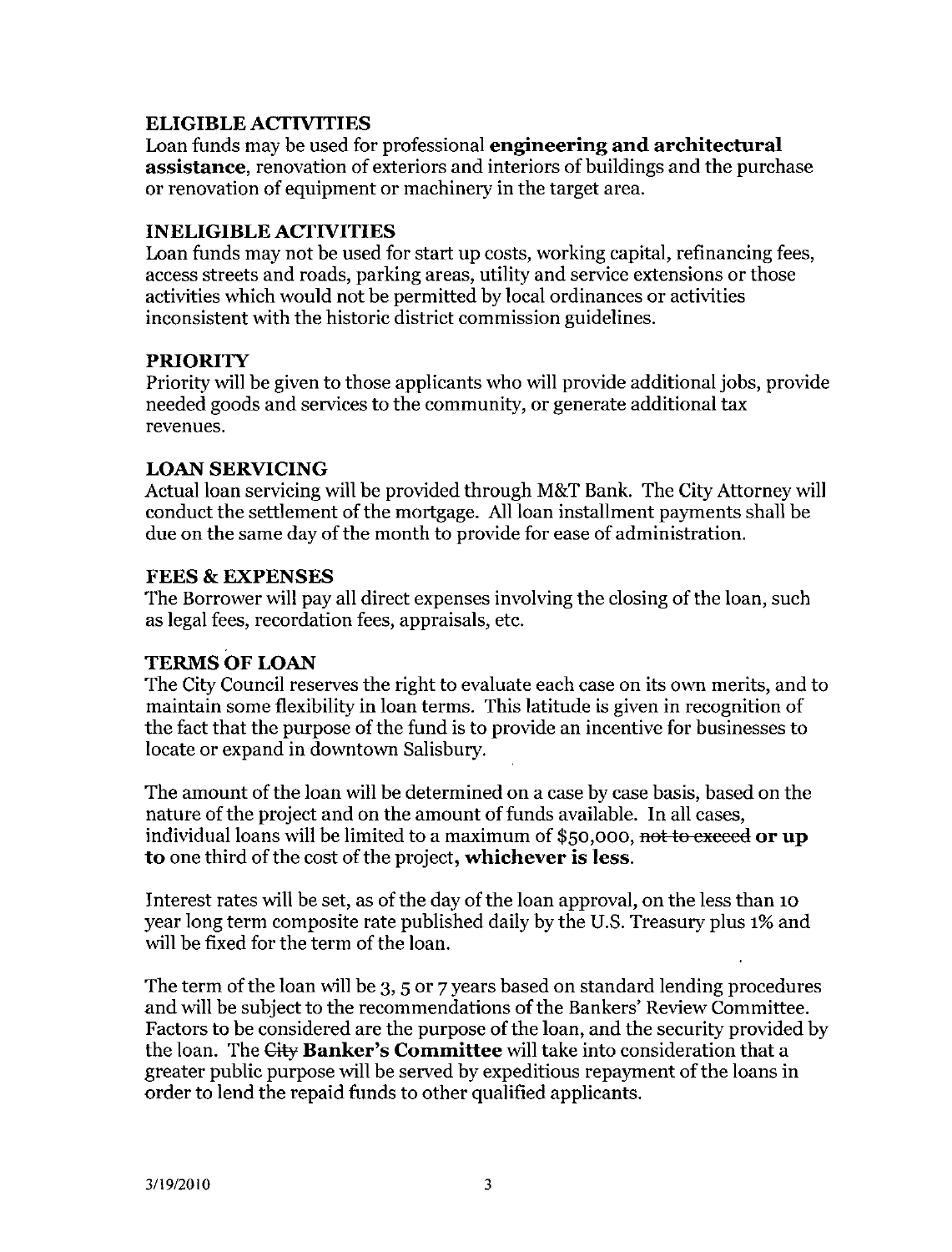#### **DEFAULT CLAUSE**

Upon occurrence of an Event of Default hereunder the City of Salisbury in its sole discretion, will provide written notification to the borrower of the default. If not cured within 30 days, the City may: (a) declare the entire outstanding principal amount, together with all accrued interest and all other sums due under this Note to be immediately due and payable, and the same shall thereupon become immediately due and payable without further presentment, demand or notice:  $(b)$  terminate any outstanding commitments of the City to the Borrower;  $(c)$  exercise its rights to confess judgment against the Borrower, and  $(d)$  exercise any and all rights, powers, and remedies provided for in the Loan Documents or now or hereafter existing at law, in equity, by statute or otherwise. the loan documents

#### COLLATERAL SECURITY

now or nerearter existing at law, in equity, by statute or otherwise.<br>The above is a synopsis of the default conditions that are included in<br>the loan documents.<br>COLLATERAL & SECURITY<br>The Bankers' Review Committee will revi The Bankers' Review Committee will review the loan-to-value ratio of the applicant and consider projects that will be collateralized up to 100%, but not over. The City is willing to consider a subordinate position behind a traditional bank lender and may shall also take liens on other assets owned by the applicant, whether the applicant is an owner or a tenant. applicant and consider projects that will be collateralized<br>over. The City is willing to consider a subordinate position<br>hank lender and may shall also take liens on other asset<br>applicant, whether the applicant is an owner

#### EQUAL OPPORTUNITY STATEMENT

All applications are considered without regard to race, color, religion, sex, national origin, age, marital status, or physical or mental disability (provided applicants have the ability to enter into a legal contract

#### DISCLAIMERS

The City Council reserves the right to amend these regulations at any time. In the event that the City Council determines the purposes for which the loan has been created has been successfully accomplished or for any other reason it deems necessary, the City Council may close this revolving loan fund and use the funds for another governmental purpose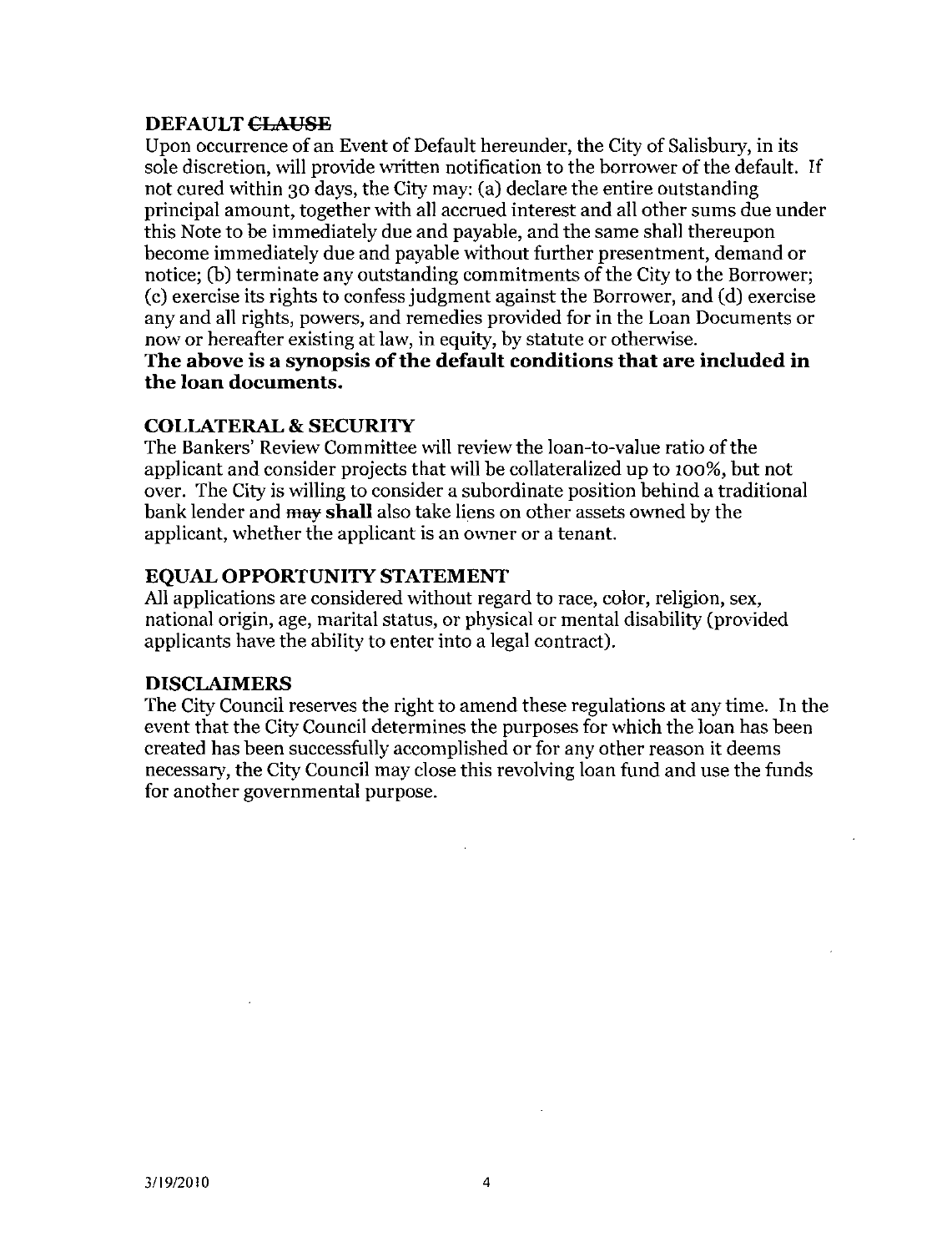

## City of Salisbury

125 North Division Street Room 304  $\mathbb{Z}$ Salisbury, MD 21801

#### LOAN APPLICATION Downtown Revolving Loan Program

### I. APPLICANT INFORMATION

| 1. Name of Applicant:                                                                                                                                                                                                                |          |
|--------------------------------------------------------------------------------------------------------------------------------------------------------------------------------------------------------------------------------------|----------|
| Mailing Address:                                                                                                                                                                                                                     |          |
| Telephone Number(s):<br><u> 1989 - John Stein, Amerikaansk politiker (</u>                                                                                                                                                           | (Office) |
|                                                                                                                                                                                                                                      | (Home)   |
|                                                                                                                                                                                                                                      | (Cell)   |
|                                                                                                                                                                                                                                      | (Fax)    |
| E-Mail Address:                                                                                                                                                                                                                      |          |
|                                                                                                                                                                                                                                      |          |
| Taxpayer I.D. Number:<br>This Loan is Being Requested for the Following General Purpose (check one):                                                                                                                                 |          |
| a. To provide funds for a new business start-up in Salisbury                                                                                                                                                                         |          |
| b. To provide funds for the expansion and/or renovation of                                                                                                                                                                           |          |
| an existing business in Salisbury                                                                                                                                                                                                    |          |
|                                                                                                                                                                                                                                      |          |
| Name of Existing Business or Proposed New Business:                                                                                                                                                                                  |          |
| Location of Existing Business or Proposed New Business:                                                                                                                                                                              |          |
| Form of Organization (Sole proprietorship, LLC, LLP, PA, Corporations, etc.)                                                                                                                                                         |          |
| (Attach a copy of articles of incorporation or partnership agreement, if applicable. [For all partners or corporate<br>officers, attach a list of the names, addresses, telephone numbers, social security numbers and % ownership.] |          |
| If applicant is leasing building, indicate names of lessor and attach a copy of the lease<br>agreement:                                                                                                                              |          |
| Describe the nature of the business to be assisted, including types of products and/or                                                                                                                                               |          |
| Services to be offered:                                                                                                                                                                                                              |          |
| Indicate approximate date of opening of new business (if appropriate):                                                                                                                                                               |          |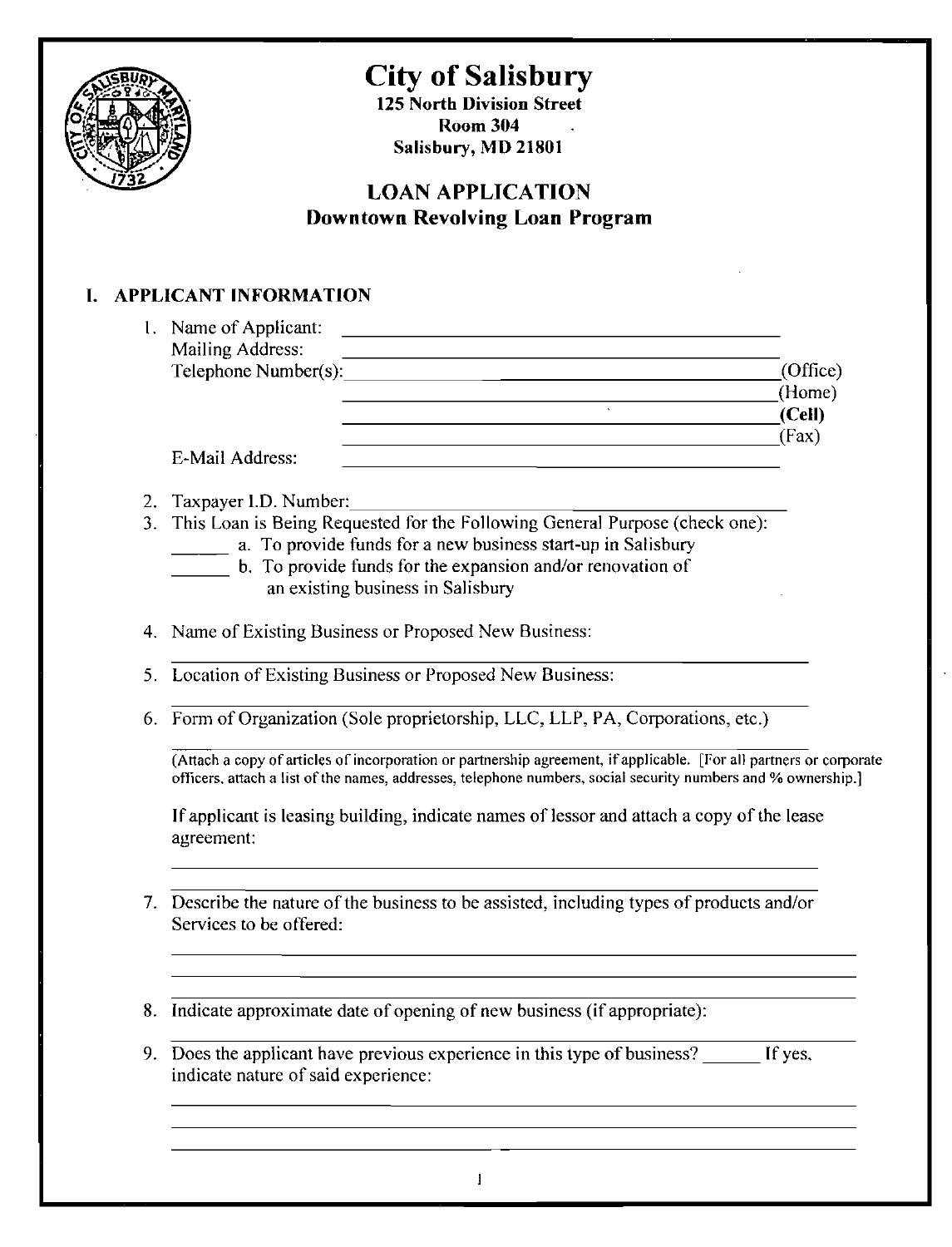| Н. | BUILDING INFORMATION - Tenant /Owner<br><b>Building Name:</b><br>Property Owner:<br>Property Owner Address:<br>Property Owner Phone No.:<br>Legal Description: | <u> 1980 - John Stoff, amerikansk politiker (d. 1980)</u>                 |                                     |
|----|----------------------------------------------------------------------------------------------------------------------------------------------------------------|---------------------------------------------------------------------------|-------------------------------------|
|    | Address:<br>No. of Stories:<br>Ground Floor Sq. Ft.:<br>Total Sq. Ft.:<br><b>Assessed Market Value:</b>                                                        |                                                                           | Approved Market Value:              |
|    | # of Residential Units:                                                                                                                                        | $\frac{1}{2}$ # of Bedrooms in each: Unit 1:                              | Unit 2:<br>Unit 3:                  |
|    | <b>Space Allocation</b><br>Retail %:<br>Office %: $\qquad \qquad$ 0.                                                                                           | Residential %: No. 1998<br>Other %:                                       | Unit 5: $\qquad \qquad$             |
|    | Other Commercial %:                                                                                                                                            |                                                                           |                                     |
|    | <b>III. FINANCIAL INFORMATION</b>                                                                                                                              |                                                                           |                                     |
|    | <b>FINANCIAL SUMMARY</b>                                                                                                                                       | Appraised Value of Property<br>Management Separation Contract of Property | <b>AMOUNT</b><br>$\mathbf{\hat{S}}$ |
|    | <b>Existing Financing</b>                                                                                                                                      | First and Second Mortgage(s) or Other Long-term Debt(s)                   | $\mathbf{\hat{S}}$                  |

#### III. FINANCIAL INFORMATION

| <b>FINANCIAL INFORMATION</b>                                    |               |
|-----------------------------------------------------------------|---------------|
| <b>FINANCIAL SUMMARY</b>                                        | <b>AMOUNT</b> |
| Appraised Value of Property                                     | \$            |
| <b>Existing Financing</b>                                       |               |
| First and Second Mortgage(s) or Other Long-term Debt(s)         | \$            |
| Other Loans or Debts                                            | \$            |
| Gross Equity in Property                                        | \$            |
|                                                                 |               |
| Total Project Cost (as per attached estimates)                  | \$            |
| Applicants Investment (provide confirmation of investment)      | \$            |
| Balance to be Financed                                          | \$            |
|                                                                 |               |
| Committed Project Financing (provide confirmation of financing) | $\mathbf S$   |
| Requested Revolving Loan Amount                                 | \$            |

3. Provide evidence of the commitment of applicant's share.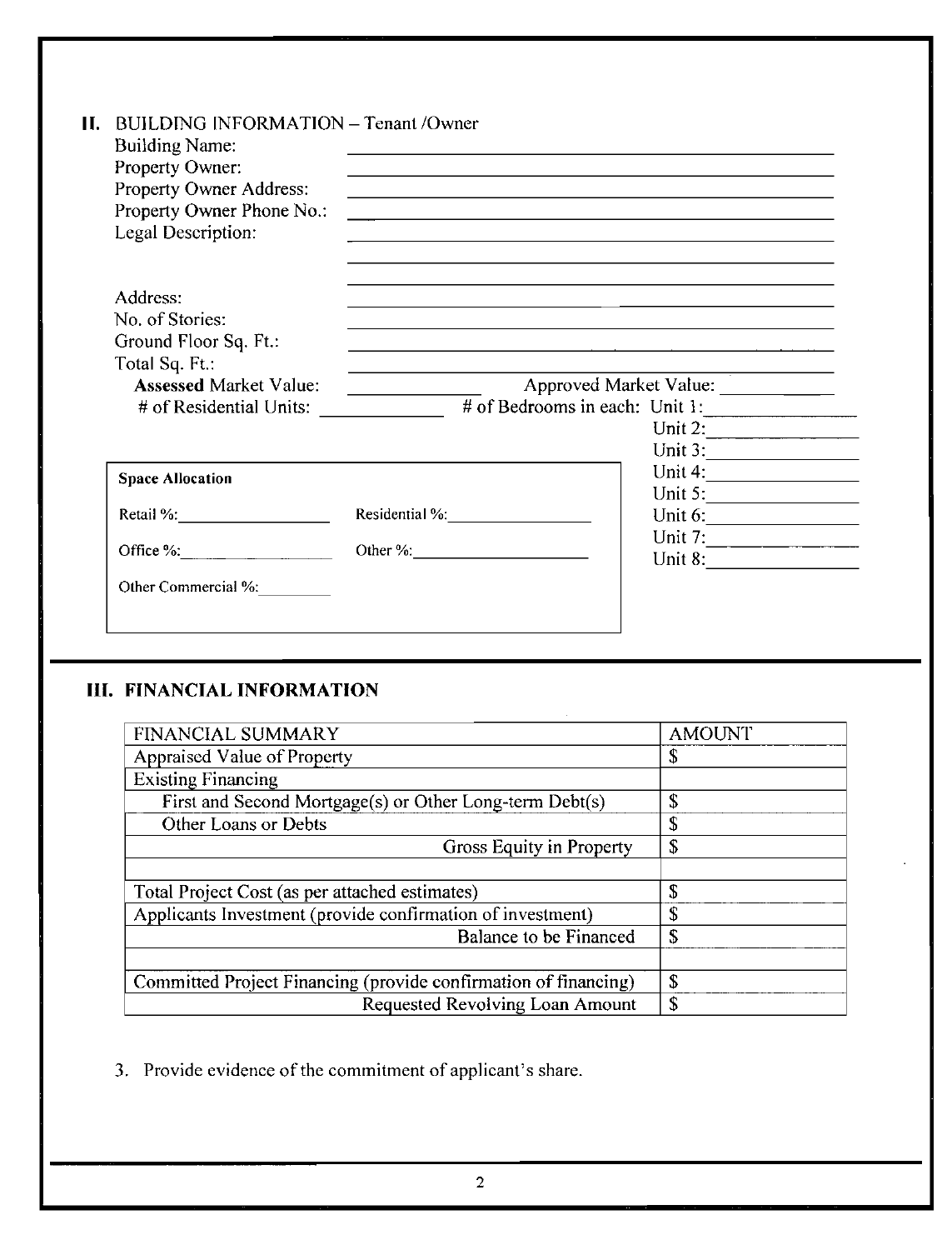#### **1V.** EXPECTED BENEFITS/RESULTS

| 2. | Indicate number of new jobs to be created:<br>b. Within two to four years                                                                                                                                                                                                                                                                                                                                               |                                                                                                   |  |  |  |  |
|----|-------------------------------------------------------------------------------------------------------------------------------------------------------------------------------------------------------------------------------------------------------------------------------------------------------------------------------------------------------------------------------------------------------------------------|---------------------------------------------------------------------------------------------------|--|--|--|--|
|    | assistance:                                                                                                                                                                                                                                                                                                                                                                                                             | 3. In the space below, please offer any additional information or justification for the requested |  |  |  |  |
|    |                                                                                                                                                                                                                                                                                                                                                                                                                         |                                                                                                   |  |  |  |  |
|    |                                                                                                                                                                                                                                                                                                                                                                                                                         |                                                                                                   |  |  |  |  |
|    |                                                                                                                                                                                                                                                                                                                                                                                                                         |                                                                                                   |  |  |  |  |
|    |                                                                                                                                                                                                                                                                                                                                                                                                                         |                                                                                                   |  |  |  |  |
|    | What is the expected time to completion of this project once funds are approved?                                                                                                                                                                                                                                                                                                                                        |                                                                                                   |  |  |  |  |
| 4. |                                                                                                                                                                                                                                                                                                                                                                                                                         |                                                                                                   |  |  |  |  |
|    |                                                                                                                                                                                                                                                                                                                                                                                                                         |                                                                                                   |  |  |  |  |
|    | <b>CERTIFICATION</b>                                                                                                                                                                                                                                                                                                                                                                                                    |                                                                                                   |  |  |  |  |
|    | By his/her signature below, the applicant states that prospective employees will be considered<br>without regard to race, sex, age, national origin or religion.<br>I hereby affirm that all information included on this form is true and accurate to the best of my<br>knowledge and I hereby authorize the City of Salisbury or its agent to obtain credit reporting<br>information for purposes of loan evaluation. |                                                                                                   |  |  |  |  |
|    | Date                                                                                                                                                                                                                                                                                                                                                                                                                    | Signature of Applicant                                                                            |  |  |  |  |
|    |                                                                                                                                                                                                                                                                                                                                                                                                                         |                                                                                                   |  |  |  |  |
|    | <b>ATTACHMENTS</b>                                                                                                                                                                                                                                                                                                                                                                                                      |                                                                                                   |  |  |  |  |
|    | Required Attachments:                                                                                                                                                                                                                                                                                                                                                                                                   |                                                                                                   |  |  |  |  |
|    | Start-up business plan with 3 years' pro<br>$\Box$<br>forma                                                                                                                                                                                                                                                                                                                                                             | Copy of lease, if applicable<br>0<br>◘                                                            |  |  |  |  |
|    | Personal and corporate tax returns -<br>α                                                                                                                                                                                                                                                                                                                                                                               | Articles of Incorporation or partnership<br>agreement, if applicable                              |  |  |  |  |
|    | last 2 years                                                                                                                                                                                                                                                                                                                                                                                                            | Concept Plan Illustration<br>0                                                                    |  |  |  |  |
|    | <b>Personal Financial Statement</b><br>П.<br>Company Financial Statement (if<br>□                                                                                                                                                                                                                                                                                                                                       | A list of names, addresses, telephone<br>Ω.<br>numbers, social security numbers and %             |  |  |  |  |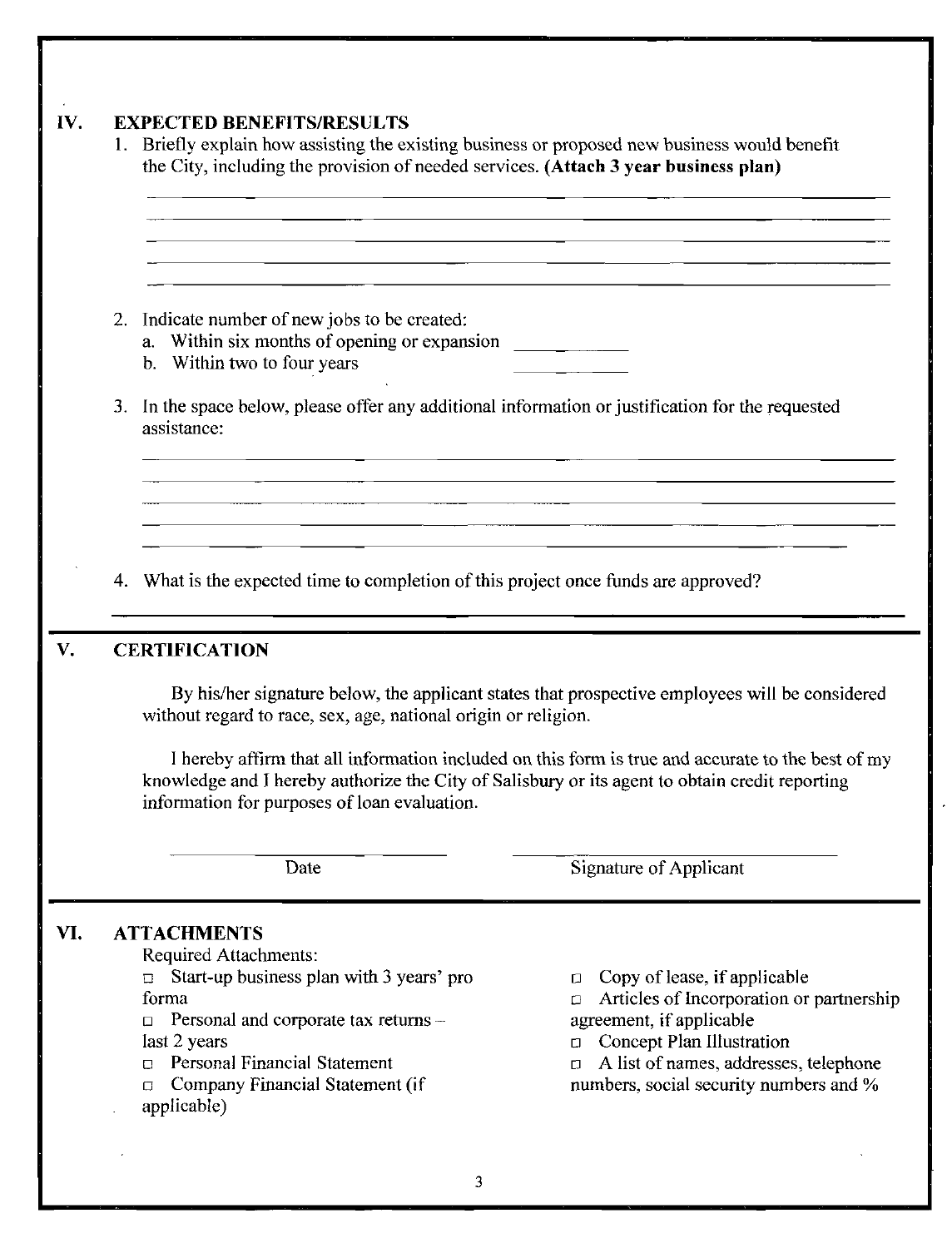|      | ownership for all partners or corporate<br>officials, if applicable<br>□ Project Timeline<br><b>D</b> Written Cost Estimates |                      |                                                                                                                                                                                                                   | <b>D</b> Historic District Commission approval<br>of façade renovations |  |
|------|------------------------------------------------------------------------------------------------------------------------------|----------------------|-------------------------------------------------------------------------------------------------------------------------------------------------------------------------------------------------------------------|-------------------------------------------------------------------------|--|
| VII. | OFFICE USE ONLY<br>Date Received:<br><u>Date Received:</u>                                                                   |                      |                                                                                                                                                                                                                   |                                                                         |  |
|      | City Use Only:<br>Date Reviewed: ____________                                                                                | Approved____________ |                                                                                                                                                                                                                   | Declined____________                                                    |  |
|      |                                                                                                                              |                      |                                                                                                                                                                                                                   |                                                                         |  |
|      |                                                                                                                              |                      |                                                                                                                                                                                                                   |                                                                         |  |
|      |                                                                                                                              |                      |                                                                                                                                                                                                                   |                                                                         |  |
|      |                                                                                                                              |                      |                                                                                                                                                                                                                   |                                                                         |  |
|      |                                                                                                                              |                      | $\label{eq:2.1} \frac{1}{\sqrt{2}}\int_{\mathbb{R}^3} \frac{1}{\sqrt{2}}\left(\frac{1}{\sqrt{2}}\right)^2\frac{1}{\sqrt{2}}\left(\frac{1}{\sqrt{2}}\right)^2\frac{1}{\sqrt{2}}\left(\frac{1}{\sqrt{2}}\right)^2.$ |                                                                         |  |
|      |                                                                                                                              |                      |                                                                                                                                                                                                                   |                                                                         |  |
|      |                                                                                                                              |                      |                                                                                                                                                                                                                   |                                                                         |  |
|      |                                                                                                                              |                      |                                                                                                                                                                                                                   |                                                                         |  |
|      |                                                                                                                              | 4                    |                                                                                                                                                                                                                   |                                                                         |  |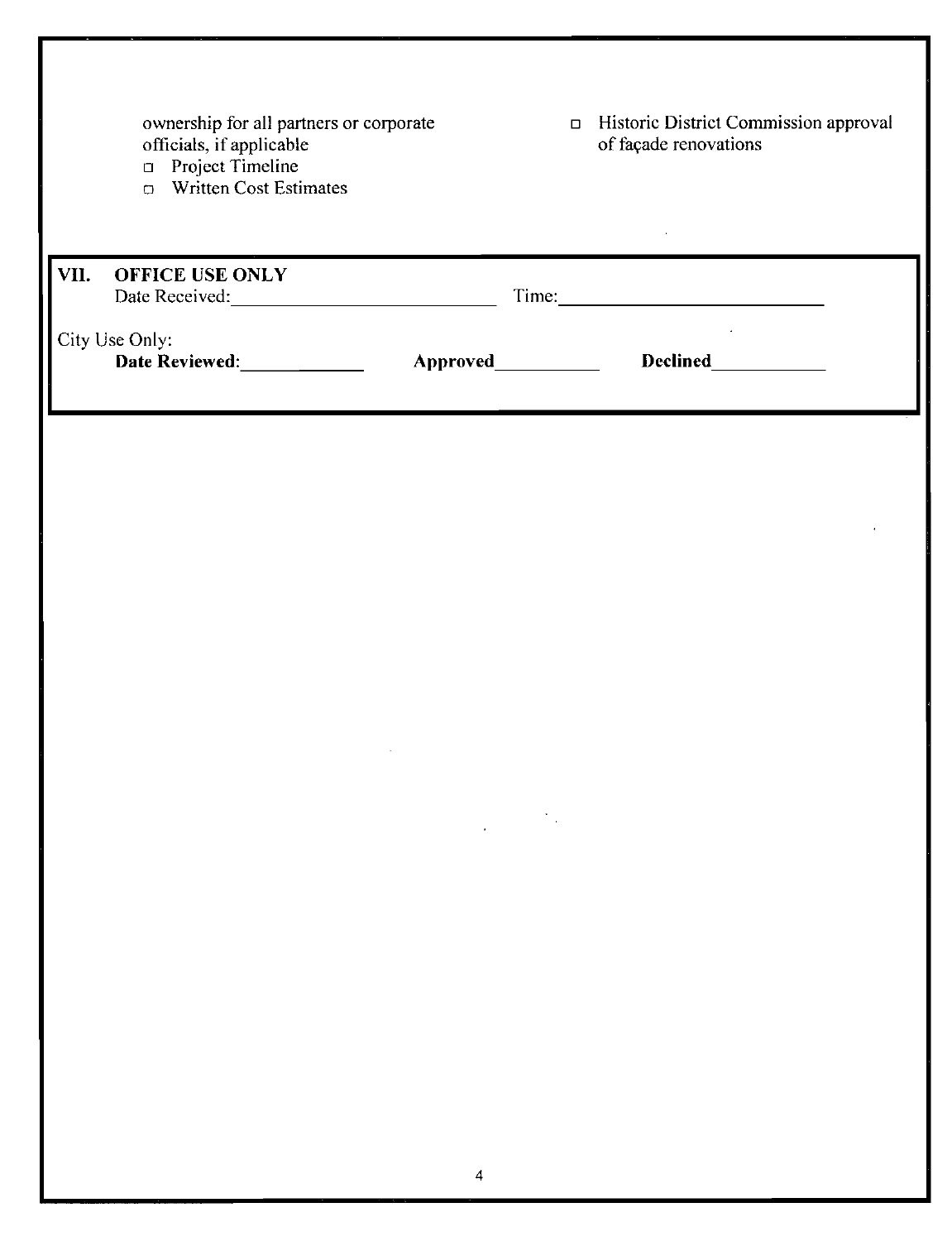

#### **City of Salisbury** Downtown Revolving Loan Fund PERSONAL FINANCIAL STATEMENT

| This is:  | $\Box$ An individual statement. | $\Box$ A joint statement. All assets and liabilities<br>listed in this statement are joint unless<br>otherwise indicated. |       |  |
|-----------|---------------------------------|---------------------------------------------------------------------------------------------------------------------------|-------|--|
| Person 1: |                                 |                                                                                                                           |       |  |
|           | Name                            | <b>Address</b>                                                                                                            | Phone |  |

Person 2: **Address** Phone Name

Authorization. I authorize the City of Salisbury, Maryland to request and review all data you deem appropriate about me, including credit reports from agencies, now and for all future reviews, extensions, or renewals of credit extended to me or others or for collection of loans Upon request you will tell me if <sup>a</sup> credit report was requested and ifso the name and address of the credit reporting agency furnishing the credit report To request the information l should call or write your office to which I am submitting this application.

Ownership of Assets. I am sole owner of all assets listed in this statement. Except as disclosed in this statement, no one else has any interest in or claim on these assets, and none of the assets listed has been assigned, pledged, or mortgaged.

Cert cationand Reliance Icertify thatthe information herein is complete and true as of the date opposite my signature or  $\overline{1}$  understand that the City of Salisbury may rely upon this information from time to time in The state of the state of claim on these assess, and none of the assets itset<br>Certification and Reliance. I certify that the information herein is c<br>as of  $\frac{1}{\sqrt{1-\mu}}$ . I understand that the City of Salisbury ma<br>extendi extending credit to me or others and may continue to so rely until (i) I notify the City of Salisbury in writing of any material adverse change in such information; or (ii) the City of Salisbury is provided with new financ **Let the City of Salisbury in and the City of Salisbury** may rely upon this information from time to time in extending credit to me or others and may continue to so rely until (i) I notify the City of Salisbury in writing adverse change in such information; or (ii) the City of Salisbury is provided with new financial statements. I will promptly notify the City of Salisbury in writing of any material adverse change in (i) any information co

All Amounts Due. If I owe the City of Salisbury any debt, they have the right to call for immediate payment of that debt if  $(i)$ I become insolvent, bankrupt, incompetent or die or go out of business; (ii) anything contained in this financial statement is false; (iii) I break any written promise I make to the City of Salisbury; or (iv) a change occurs that the City of Salisbury reasonably believes may materially affect my ability to pay any such debt

BY SIGNING BELOW, I (any principle or guarantor) EXPRESSLY PERMIT THE CITY OF SALISBURY TO<br>SHARE WITH THE MAYOR, CITY COUNCIL, CITY SOLICITOR, AND/OR THE BANKERS REVIEW COMMITTEE ANY AND ALL OF MY PERSONAL FINANCIAL INFORMATION OBTAINED IN CONNECTION WITH THISTRANSACTION INCLUDING ANY INDIVIDUAL CONSUMER CREDIT REPORT OBTAINED NOW OR IN THE FUTURE. I UNDERSTAND THAT I AM NOT REQUIRED TO AUTHORIZE THE SHARING OFSUCH INFORMATION IN ORDER TO OBTAIN CREDIT OR OTHERWISE TRANSACT BUSINESS WITH THE CITY OF SALISBURY.

|                      | Date: | 20 |
|----------------------|-------|----|
| Person 1's Signature |       |    |
|                      |       |    |
|                      | Date: | 20 |
| Person 2's Signature |       |    |

I Notwithstanding any provision to the contrary above, I do not authorize the City of Salisbury to share my personal<br>information with the Mayor, City Council, City Solicitor, and/or the Bankers Review Committee, other than information the City of Salisbury may share as otherwise provided by law.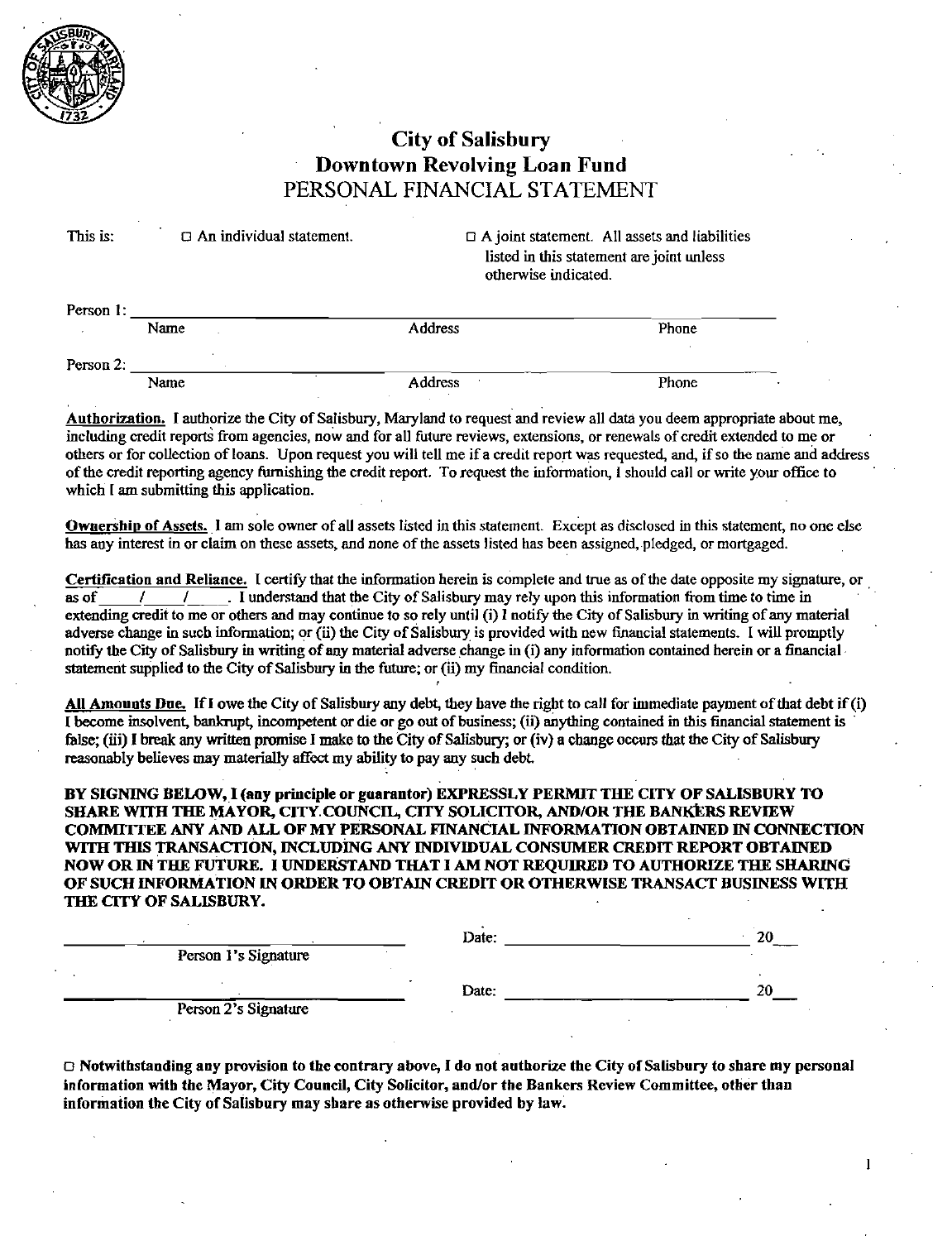| <b>ASSETS</b>                             |   | <b>LIABILITES</b>                                |    |
|-------------------------------------------|---|--------------------------------------------------|----|
| Cash on hand and in Banks (Schedule 1)    | S | Notes Payable to Banks (Schedule 5)              | £. |
| Cash Value of Life Insurance (Schedule 2) |   | Loans on Cash Value of Life Ins. (Schedule 2)    |    |
| Stocks and Bonds - at market (Schedule 3) |   | Notes Payable to Others (Schedule 5)             |    |
| Real Estate - at market (Schedule 4)      |   | Mortgages Payable (Schedule 4)                   |    |
| <b>Autos and Trucks</b>                   |   | Charge Accounts and Bills Payable (Schedule 6)   |    |
| <b>Accounts or Notes Receivable</b>       |   | Other Liabilities (Itemize)                      |    |
| Other Assets (Itemize)                    |   |                                                  |    |
|                                           |   |                                                  |    |
|                                           |   |                                                  |    |
|                                           |   |                                                  |    |
|                                           |   | Total Liabilities                                |    |
|                                           |   | Net Worth (Total Assets Minus Total Liabilities) |    |
| <b>Total Assets</b>                       |   | Total Liabilities and Net Worth                  | £  |

| <b>INCOME INFORMATION</b>                                                                              |          |                     | PERSONAL INFORMATION                                                                                     |                      |                            |
|--------------------------------------------------------------------------------------------------------|----------|---------------------|----------------------------------------------------------------------------------------------------------|----------------------|----------------------------|
|                                                                                                        | Person 1 | Person <sub>2</sub> |                                                                                                          | Person 1             | Person 2                   |
| Gross Salary - Annual                                                                                  | S.       | S                   | Date of Birth                                                                                            |                      |                            |
| <b>Bonus</b>                                                                                           |          |                     | <b>Social Security Number</b>                                                                            |                      |                            |
| Rental Income                                                                                          |          |                     | Have you ever been bankrupt?                                                                             | $\Box$ Yes $\Box$ No | $\square$ Yes $\square$ No |
| Dividend or Investment Income                                                                          |          |                     | Are you a defendant in any<br>legal action?                                                              | $\Box$ Yes $\Box$ No | $\Box$ Yes $\Box$ No       |
| Other income (income from<br>alimony, child support or separate<br>maintenance need not be revealed if |          |                     | Do you endorse, guaranty, or<br>co-sign any loan not listed<br>above? (Schedule 7)                       | $\Box$ Yes $\Box$ No | $\square$ Yes $\square$ No |
| you do not choose to rely upon such<br>income in applying for credit.)                                 |          |                     | Are you under indictment, on<br>probation or parole or ever<br>been convicted for a criminal<br>offense? | $\Box$ Yes $\Box$ No | $\Box$ Yes $\Box$ No       |
| <b>Total Income</b>                                                                                    | S        | S                   | Are any of your taxes past<br>due?                                                                       | $\Box$ Yes $\Box$ No | $\Box$ Yes $\Box$ No       |

| Schedule 1   |                 | Attach additional schedules if necessary<br><b>CASH ON HANDS &amp; IN BANKS</b> |                         |        |  |  |
|--------------|-----------------|---------------------------------------------------------------------------------|-------------------------|--------|--|--|
| Name of Bank | Type of Account | Maturity<br>(if any)                                                            | Assigned to<br>(if any) | Amount |  |  |
|              |                 |                                                                                 |                         |        |  |  |
|              |                 | $\mathcal{L}$                                                                   |                         |        |  |  |
|              |                 |                                                                                 |                         |        |  |  |
|              |                 |                                                                                 |                         |        |  |  |
|              |                 |                                                                                 |                         |        |  |  |
|              |                 |                                                                                 |                         |        |  |  |

| rance |              |  |
|-------|--------------|--|
| ' ach | A ssioned to |  |

| CASH VALUE OF LIFE INSURANCE<br>Schedule 2 |                           |             |                                             |                         |               |  |
|--------------------------------------------|---------------------------|-------------|---------------------------------------------|-------------------------|---------------|--|
| <b>Face Amount</b>                         | Name of Insurance Company | Beneficiary | Loans on Cash<br>Value of Life<br>Insurance | Assigned to<br>(if any) | Cash<br>Value |  |
|                                            |                           |             |                                             |                         |               |  |
|                                            |                           |             |                                             |                         |               |  |
|                                            |                           |             |                                             |                         |               |  |
|                                            |                           |             |                                             |                         |               |  |
|                                            |                           | Total \$    |                                             | Total \$                |               |  |

 $\overline{2}$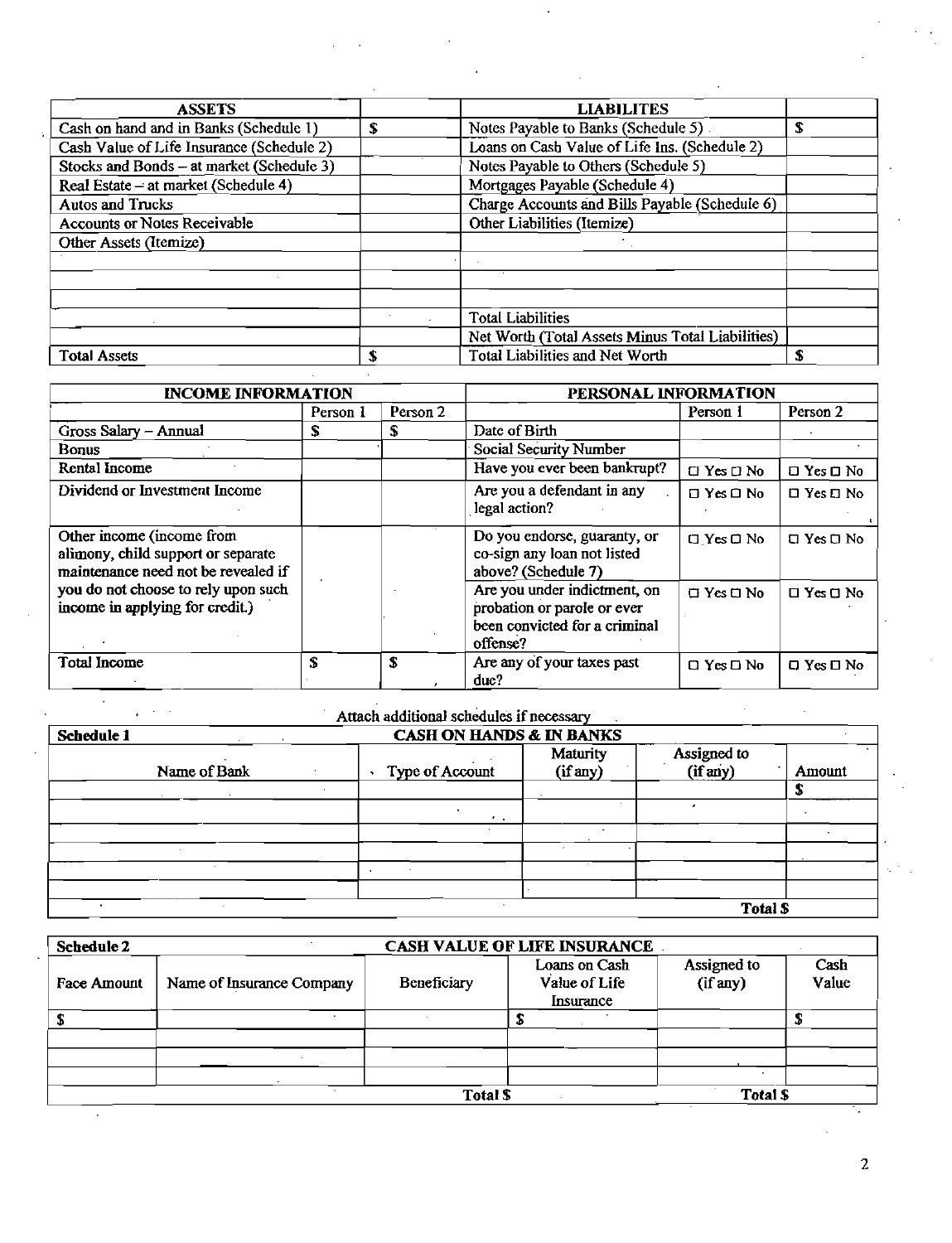| Schedule 3    |                    | <b>STOCKS &amp; BONDS</b> |                      |              |
|---------------|--------------------|---------------------------|----------------------|--------------|
| No. of Shares | <b>Description</b> | Owner(s) of Record        | Assigned to (if any) | Market Value |
|               |                    |                           |                      |              |
|               |                    |                           |                      |              |
|               |                    |                           |                      |              |
|               |                    |                           |                      |              |
|               |                    |                           |                      |              |
|               |                    |                           |                      |              |
|               |                    |                           |                      |              |
|               | $\cdot$            |                           | Tatel C              |              |

|              |           |          |                    |          |         | Total \$       |         |
|--------------|-----------|----------|--------------------|----------|---------|----------------|---------|
| Schedule 4   |           |          | <b>REAL ESTATE</b> |          |         |                |         |
| Location and | Owner(s)  | Year     |                    | Mortgage |         | Monthly        | Market  |
| Property Use | of Record | Acquired | Cost               | Balance  | Held By | Payment        | Value   |
|              |           |          |                    | Φ        |         |                | œ<br>-D |
|              |           |          |                    |          |         | $\mathbf{r}$   |         |
|              |           |          |                    |          |         |                |         |
| $\sim$       |           |          | Total \$           |          |         | <b>Total S</b> |         |

| Schedule 5       | <b>NOTES PAYABLE TO BANKS &amp; OTHERS</b> |                    |          |            |                                     |                    |
|------------------|--------------------------------------------|--------------------|----------|------------|-------------------------------------|--------------------|
| Name of Creditor | Type of Note                               | Monthly<br>Payment | Maturity | Secured By | <b>Endorsed or</b><br>Guaranteed by | Present<br>Balance |
|                  |                                            |                    |          |            |                                     |                    |
|                  |                                            |                    |          |            |                                     |                    |
|                  |                                            |                    |          |            |                                     |                    |
|                  |                                            |                    |          |            |                                     |                    |
|                  |                                            |                    |          |            |                                     |                    |
|                  |                                            |                    |          |            | <b>Total \$</b>                     |                    |

| Schedule 6 | CHARGE ACCOUNTS & BILLS PAYABLE (list only amounts over \$500) |                 |            |                        |  |  |
|------------|----------------------------------------------------------------|-----------------|------------|------------------------|--|--|
| Owed to    | Type of Account                                                | Monthly Payment | Secured by | <b>Present Balance</b> |  |  |
|            |                                                                |                 |            |                        |  |  |
|            |                                                                |                 |            |                        |  |  |
|            |                                                                |                 |            |                        |  |  |
|            |                                                                |                 |            |                        |  |  |

| ۰. |  |
|----|--|
|    |  |

| <b>Schedule 7</b> |              | LOANS ENDORSED, GUARANTEED OR CO-SIGNED               |            |                        |
|-------------------|--------------|-------------------------------------------------------|------------|------------------------|
| Name of Borrower  | Type of Loan | How obligated<br>(endorser guarantor or<br>co-signer) | Secured by | <b>Present Balance</b> |
|                   |              |                                                       |            |                        |
|                   |              |                                                       |            |                        |
|                   |              |                                                       |            |                        |
|                   |              |                                                       |            |                        |
|                   |              |                                                       |            |                        |